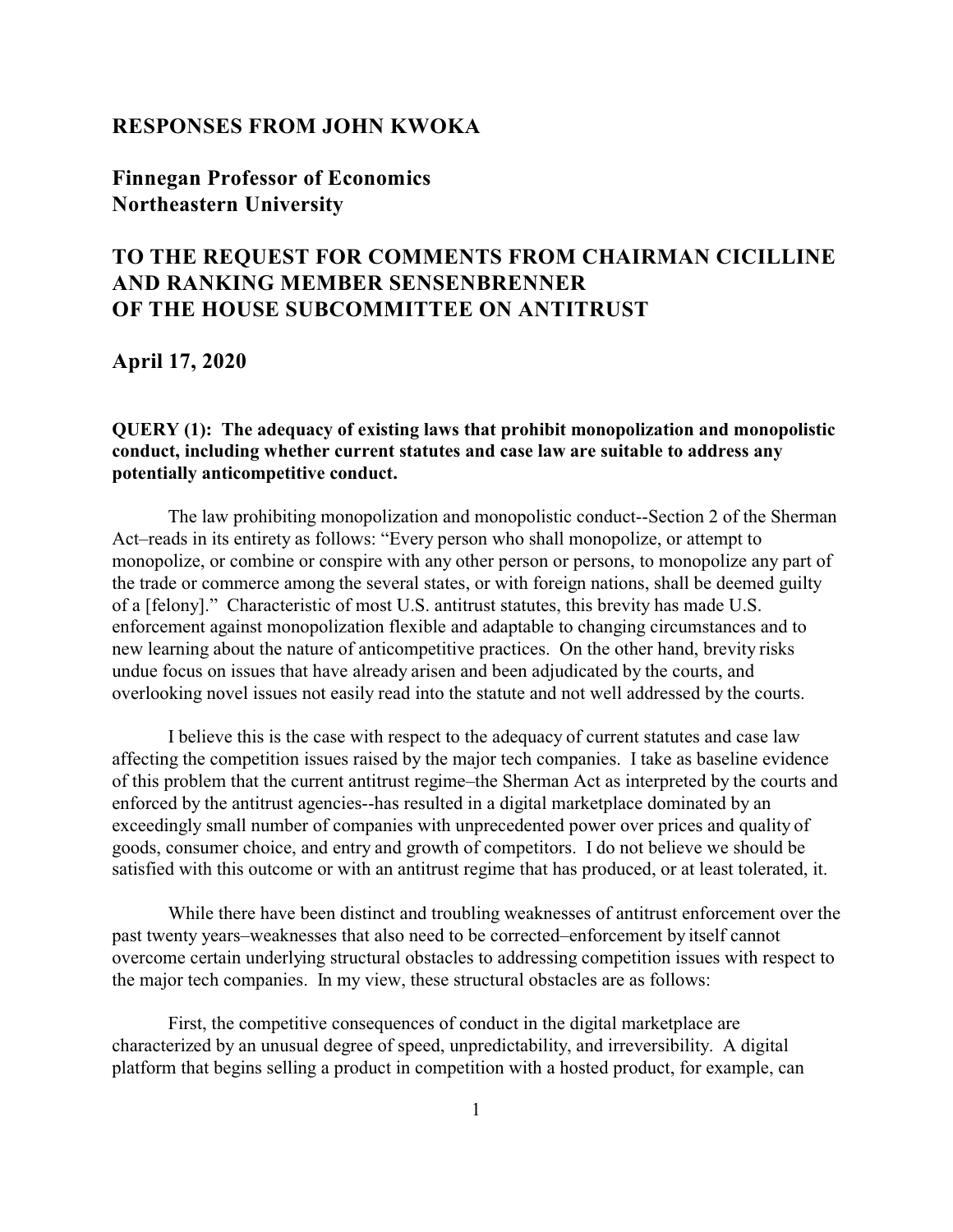effectively choke off demand for the latter very quickly and permanently harm that seller. A dominant platform can attract new sellers and therefore new customers in a never-ending and irreversible feedback loop.

The pace of change and the fungibility of technology often make predicting the outcome of a dominant tech company's actions or acquisitions much more difficult than in the case of more typical companies. As a result, by the time antitrust acts, competitive concerns may well have already played out in favor of the dominant companies and cannot easily–or perhaps at all–be reversed or corrected by standard policy measures. By itself, speed and irreversibility mean that established antitrust institutions and procedures may face faits accomplis rather than remediable offenses.

Second, case law interpreting monopolization offenses has arisen in traditional settings, making application to the digital marketplace difficult or impossible. Perhaps most notably, the conventional antitrust focus on the effects of dominant firm conduct or mergers on "price" is of little help for products that are ostensibly provided "free," as is the case for several of the dominant tech companies. Rather, the companies extract a "price" from consumers in the form of personal data that is harvested and sold to advertisers and others. The economics of data acquisition, compilation, and usage, and their relationship to the service provided to customers, create novel antitrust issues.

Relatedly, conventional standards for evaluating certain business strategies involving price–such as strategically lowering price to harm rivals–would appear to give carte blanche to the tech companies in the case of zero-cost service. Moreover, even if price could be meaningfully evaluated, that focus of concern would likely overlook the fact that many merger and much conduct by the tech firms have their principle anticompetitive effects on other dimensions of competition, such as consumer choice, entry conditions, and innovation.

Third, the typical difficulties of assessing and controlling anticompetitive conduct are compounded in the case of the tech companies due to the difficulties of understanding the technologies, the subtle interactions between the technology and consumer behavior, and the ability of the companies to quickly and strategically alter the manner in which the technology operates. Assessing the competitive effects of most favored customer clauses, for example, is made more difficult by the fact that their effects may depend in part on a setting subject to rapid change by the tech company.

Similarly, a rule prohibiting certain actions such as self-preferencing by platforms that both directly serve end users and host rivals that do so may be evaded by apparently neutral algorithmic changes best (or only) understood by the hosting platform that stands to benefit. Here, too, conventional tools of antitrust–investigations, analysis, legal challenges–operate in a time frame inconsistent with the rapid pace of underlying change, and with the ability of the companies to alter the product to stay ahead of the antitrust process.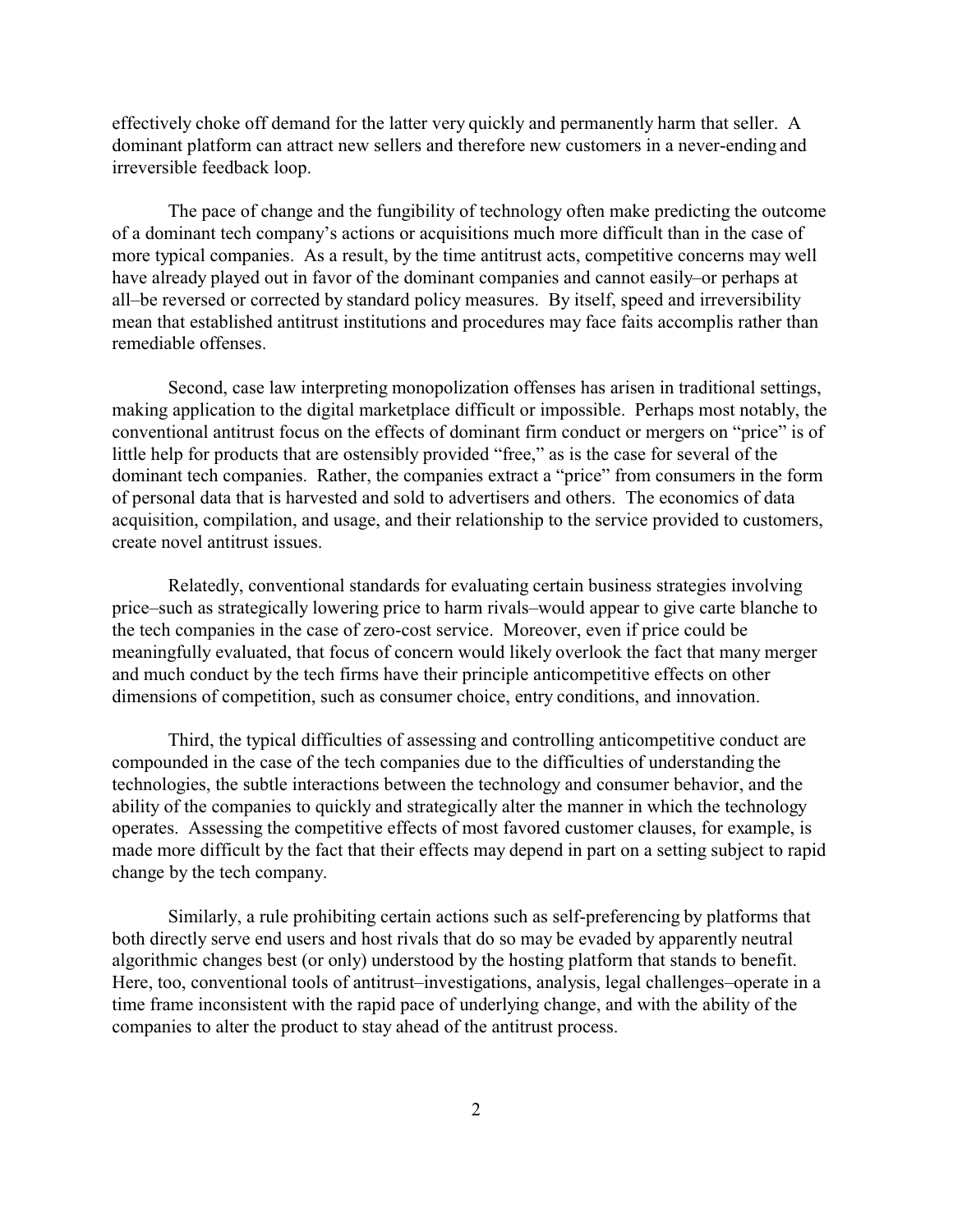To be sure, each of the dominant tech companies has in its own way been innovative, has produced new and valuable goods and services, and deserves both credit and market success for its core business. Competitive concerns arise less with their core businesses–though there are some concerns there as well--than with the manner in which those core businesses have been used to (a) leverage or extend their market power and (b) handicap or exclude nascent and potential competitors. For the reasons I have already mentioned, I do not believe that current law and enforcement are adequate to separate out these latter practices and subject them to necessary antitrust scrutiny. Accordingly, I would urge consideration of a digital competition act that would do three things:

(a) Define a category of large tech firms which would be subject to an adverse presumption for certain practices. The relevant category of tech firms might most easily depend on their size. The list of practices would be non-exhaustive and in any event only carry a presumption of illegality, thereby codifying what is now ambiguous or obscure in the Sherman Act as applied to these companies and shifting the burden to them to reverse that preumption;

(b) Provide enhanced authority for enforcement of the expanded statute by the antitrust agencies and require annual reporting to Congress on their activity. This will help ensure the agencies' ability to act against anticompetitive conduct in whatever manner is required, and also ensure congressional oversight of their activity and actions; and

( c) Create a Digital Competition Authority with powers to set ex ante rules of conduct by the tech companies. This would help avoid the current scenario in which the antitrust agencies can only act after anticompetitive conduct and harm have occurred, and must investigate each such allegation regardless of how conclusive the evidence about a practice overall may be.

I believe that legislative action along these lines, together with the necessary resources for and dedication of the antitrust agencies would go far toward re-establishing a more competitive landscape in the digital marketplace.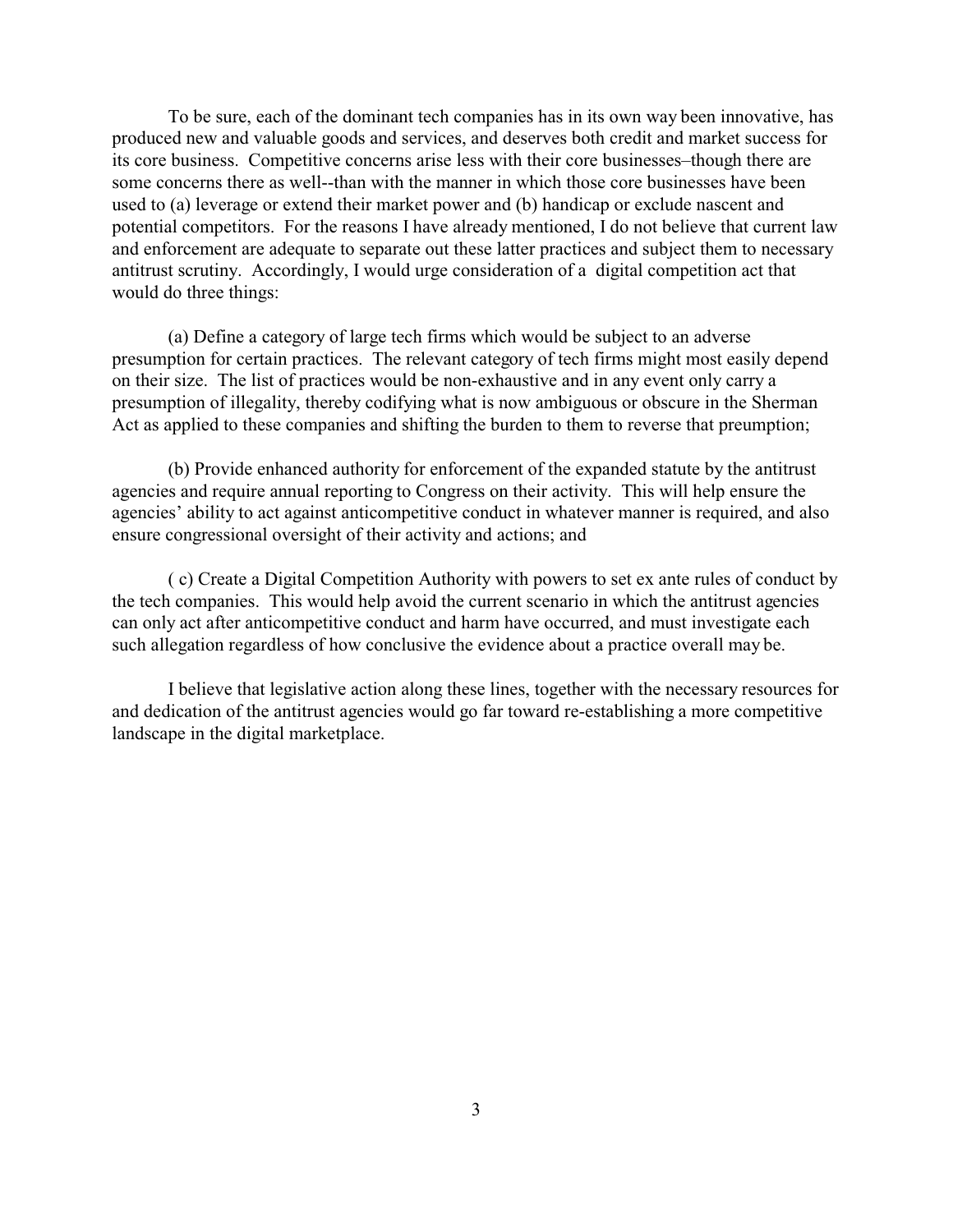## **Query (2): The adequacy of existing laws that prohibit anticompetitive transactions, including whether current statutes and case law are sufficient to address potentially anticompetitive vertical and conglomerate mergers, serial acquisitions, data acquisitions, or acquisitions of potential competitors.**

The five major tech companies–Amazon, Apple, Facebook, Google, and Microsoft–have been responsible for nearly 700 mergers and acquisitions over the past twenty or so years. Many of these have been beneficial or at least benign, but others have warranted scrutiny by the antitrust agencies for their possible anticompetitive effects. But out of this total of hundreds of transactions, only one has been challenged--and that one was resolved by a remedy of dubious effectiveness. The result of this permissive agency posture has been the virtually unchecked growth of these companies, and only now, well after their acquisitive conduct has transformed whole industries, has public and policy concern manifested themselves.

Many aspects of merger standards and enforcement need strengthening. Some of these would address omissions or inadequacies of existing antitrust statutes and/or court opinions,, and are clear candidates for legislative remedies, as I will discuss below. Others weaknesses, however, are due to agency enforcement standards and practices, and in principle could be addressed by the agencies themselves. In the continuing absence of such actions, however, I believe that these, too, would benefit from legislation to clarify agency responsibility.

Here I list several areas involving corporate transactions, especially with respect to the tech sector, where I believe legislative action is advisable.<sup>1</sup>

The first of these involves the very standard for what constitutes an anticompetitive merger or acquisition. The governing Clayton Act, as amended, prohibits mergers and acquisitions where the effect "may be substantially to lessen competition, or to tend to create a monopoly." Over time this standard has been enforced in a manner that has progressively narrowed the type of merger subject to challenge by the agencies.

While there are several reasons for this weakening, one area that should–and can readily-be addressed is to modify the threshold for a merger challenge as follows: Instead of requiring a "substantial lessening of competition," the threshold should be a "material lessening of competition."<sup>2</sup> Substitution of the term "material" for "substantial" would make clear that the antitrust laws will not tolerate anticompetitive mergers up to the point where their harms become truly substantial. Rather, anticompetitive effects beyond the immaterial or inconsequential would be subject to prohibition–conditional, of course, on the other considerations well established in

<sup>&</sup>lt;sup>1</sup> Many of these are discussed in my forthcoming book, *Controlling Mergers and Market Power: A Program for Reviving Antitrust in America,* CPI Publishing, forthcoming, May 2020.

<sup>&</sup>lt;sup>2</sup> This recommendation is mirrored in the proposed Consolidation Prevention and Competition Promotion Act of 2017.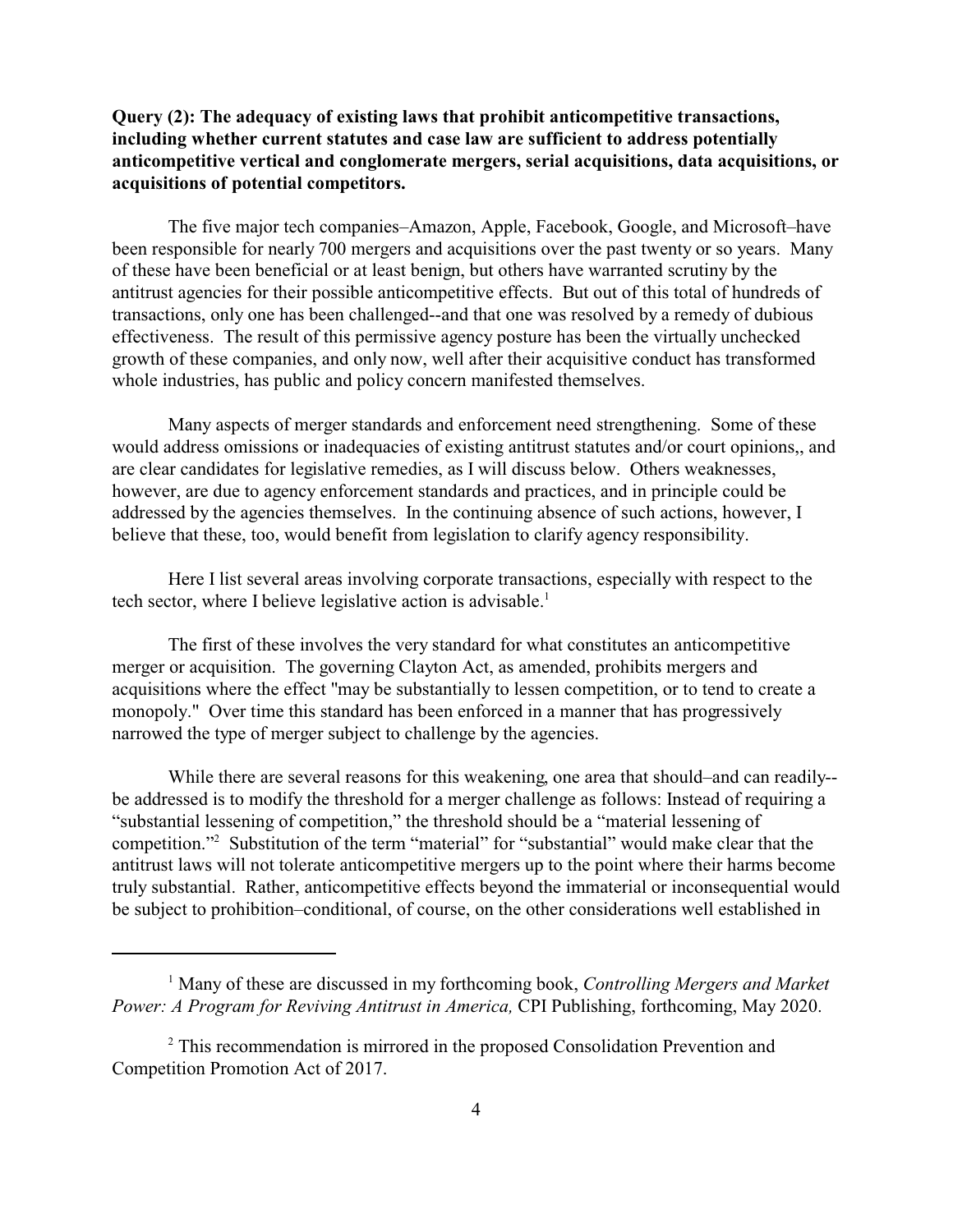case law and the merger guidelines.

A second change in standards and practices that would strengthen both merger enforcement would involve the legislative establishment of the so-called "structural presumption." At present the enforcement process involves, and seemingly requires, the antitrust agency to evaluate each and every possibly anticompetitive merger for its unique and likely anticompetitive effect. This in turn means that even the most obviously anticompetitive mergers are investigated with much the same degree of attention as more problematic cases. This consumes resources, provides a template for counterarguments by the parties, and runs increased risk of Type II errors–that is, the mistake of permitting an anticompetitive merger.

Case law provides an alternative approach. The Supreme Court in the 1963 *Philadelphia National Bank* case stated that, because of the predictive and uncertain nature of merger review, such a process is not always necessary or even appropriate. Rather, it said,

a merger which produces a firm controlling an undue percentage share of the relevant market, and results in a significant increase in concentration of firms in that market is so inherently likely to lessen competition substantially that it must be enjoined in the absence of evidence that the merger is not likely to have such anticompetitive effects.

This so-called "structural presumption" is well-founded in decision theory and supported by empirical evidence.<sup>3</sup> It should be codified into law and used by the agencies to relieve themselves of the burden of proving the obvious–or at least, shifting the burden to the prospective merging parties–in cases to which it applies.

A third area requiring legislative changes involves transactions in the tech and other sectors that eliminate potential or nascent competitors. Permitting a tech company to acquire a firm that is capable of entering into the tech company's market, or that could constrain or limit its extension into new markets, or that might represent the foundation for an alternative platform or technology represents clear harm to competition. While the economic issues involved in evaluating a tech company's acquisition of an outside firm are analogous to those in the case of an acquisition of an actual rival, there are additional legal hurdles in the case of potential competitors.

In its 1974 *Marinebancorporation* case. the Supreme Court has stated that establishing the anticompetitive effect of an acquisition of a potential–as opposed to an actual--competitor requires evidence that the target firm "in fact tempered oligopolistic behavior" by incumbents. This requirement of concrete evidence of past effects is a standard that exceeds that for challenging a merger between actual incumbent firms and imposes an often insurmountable evidentiary standard on the agency. Moreover, it overlooks entirely the case of a nascent

<sup>3</sup> J. Kwoka, "The Structural Presumption and the Safe Harbor," *Antitrust Law Journal*, 2017.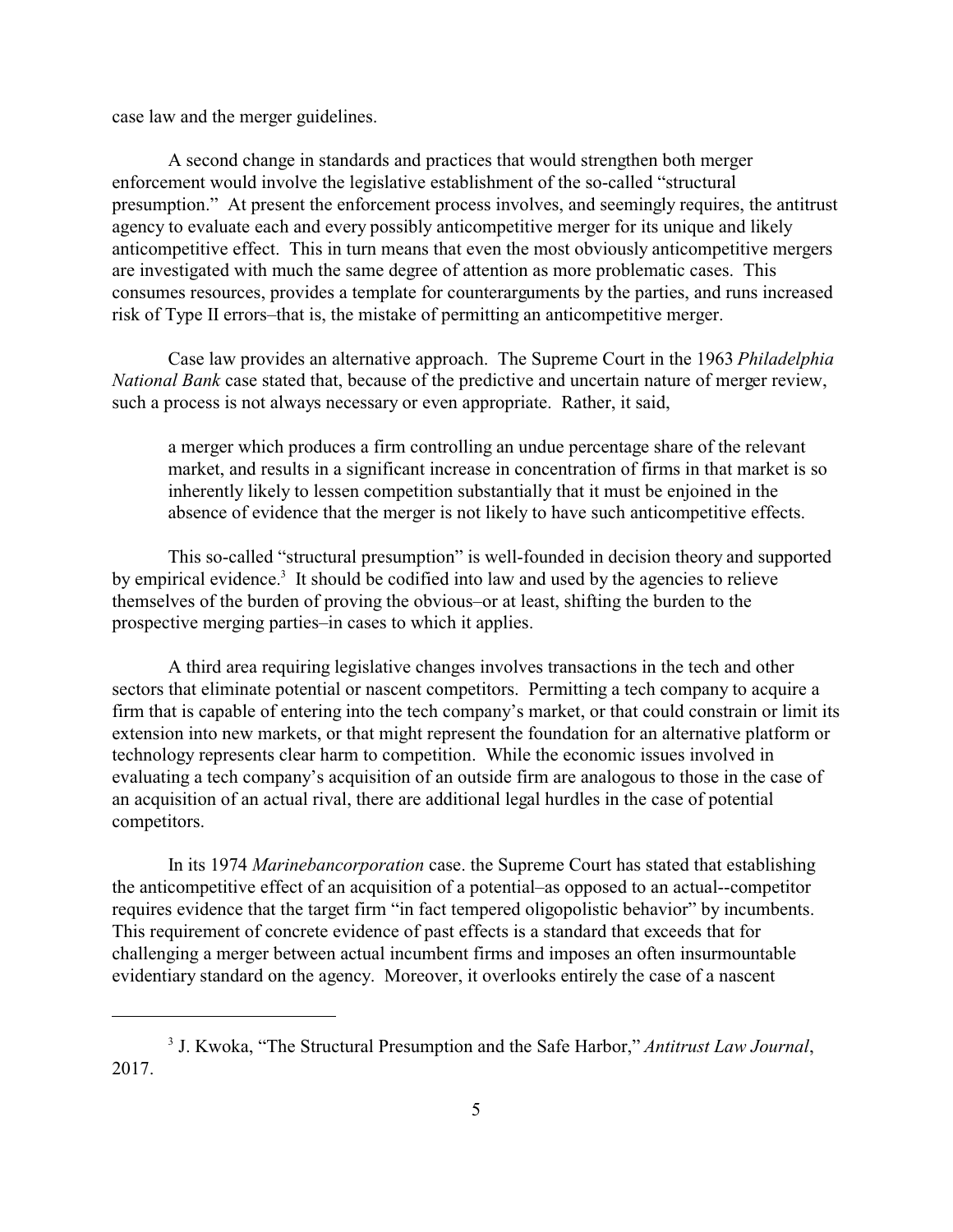competitor–that is, one that presently has no such capability but might evolve into a threatening alternative to the dominant tech company in the future.

The Supreme Court's standard of proof has long been at odds with the underlying economics of potential competition, but it now represents a substantial barrier to agency actions against such acquisitions in the tech sector since fungible and rapidly evolving technology compounds the difficulty of identifying a potential competitor by the court standard. Correcting this requires both legislative and agency initiatives. New legislation should first make clear that mergers involving potential competition are generally to be evaluated by the same standards as mergers between incumbents. It should also state that in the case of tech, digital, and platform companies, acquisitions of companies that "might plausibly" become rivals or alternatives–not just those that would predictably do so–are subject to challenge.

Fourth, the nature of what constitutes a competitive harm should be clarified and broadened. The focus of current attention in the Merger Guidelines and hence the law is on price effects, and while these are very important, in many settings price effects are not the key strategic variable or the paramount policy concern. In some sectors R&D, innovation, or quality may be most important. In the case of certain tech companies, an especially important competitive concern is how mergers and acquisitions affect the resulting consumer choice of products and services which they may host, as well as the ability and opportunity for entry or growth of smaller competitors. And of course, for many tech companies, the "price" that they charge for their core service is the data that they acquire, rather than an explicit payment.

Legislation might be helpful, or even necessary, in this connection in order to make clear the broad range of competitive harms that lie within the scope of the antitrust mission. Such a statement would underscore the importance of these issues to the judiciary, put companies on notice that these issues are taken equally seriously, and encourage the agencies to pursue cases where these concerns are paramount–based, of course, on rigorous analysis.

Fifth, increasingly the agencies do not act to prohibit mergers or acquisitions that they determine will likely result in competitive harm. Rather, they more often permit such mergers while imposing conditions that strive to remedy or prevent the anticompetitive conduct they have determined would result. Divestitures of overlapping operations have long been used with some success but more recently remedies have taken on new forms that are much less likely to succeed. Conduct-based provisions and conduct remedies have proliferated: there now are dozens if not hundreds of such rules and regulations that instruct merged firms in major industries not to engage in certain anticompetitive actions made possible--and profitable--by the merger.

Attempts by the antitrust agencies to regulate business behavior in this manner–essentially by prohibiting or requiring certain behavior, then monitoring for compliance- -have encountered substantial practical problems. Simple economic logic and growing statistical evidence now show that remedies that try to get firms to act against their own interests often do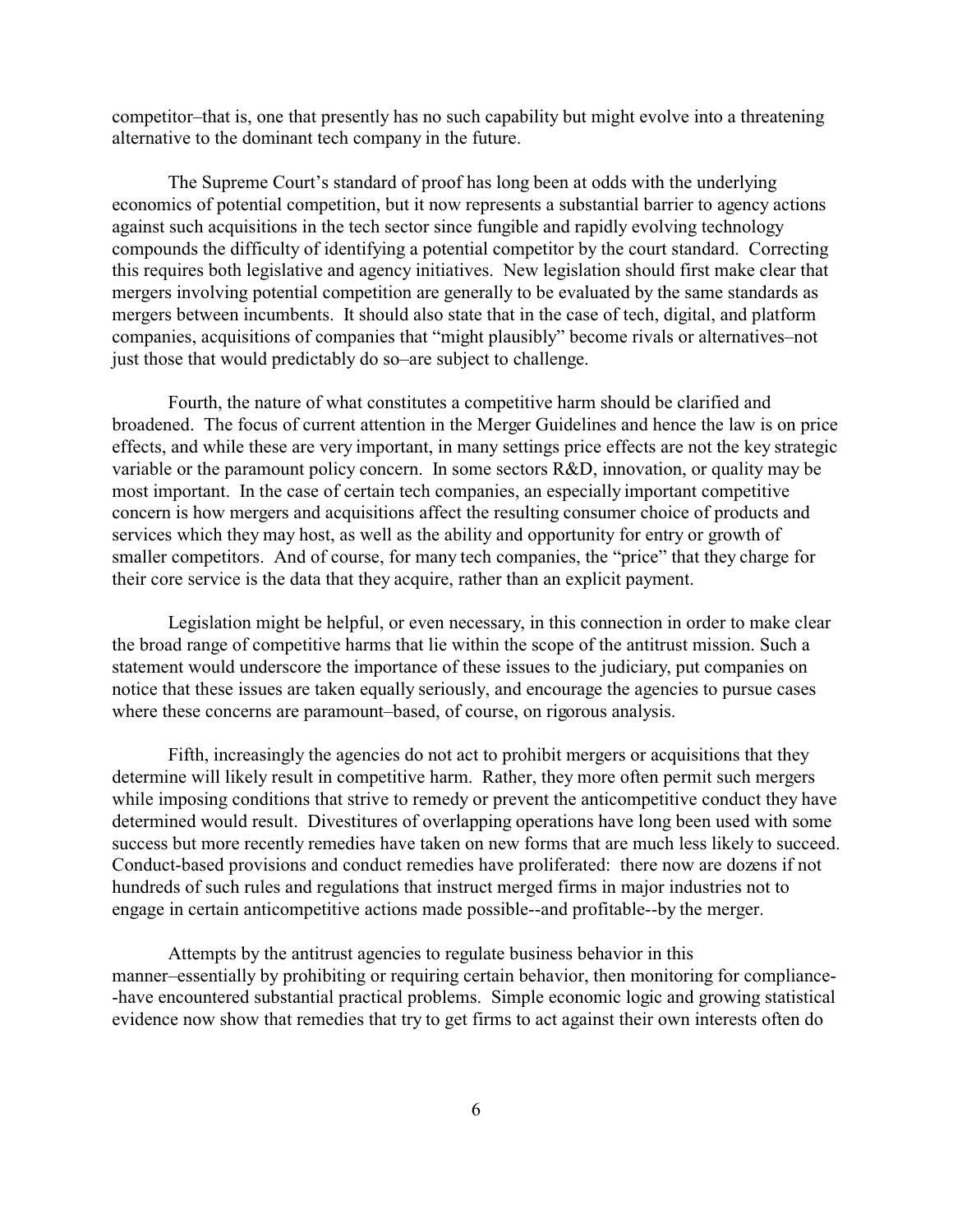not succeed and instead result in the very competitive harms at issue.<sup>4</sup> Use of these remedies must be sharply curtailed. Legislative actions or other methods should limit the agencies' use of such remedies only where they "plausibly and predictably" will be successful.

Additional helpful legislative action would grant explicit authority for the agencies to undo consummated mergers and acquisitions that have proven to be anticompetitive. The basis for doing so would simply be that initial approval of the merger was based on the belief –undoubtedly advanced by the parties--that the merger would not have such consequences. If that proved to be untrue, then the action predicated on that argument-–namely, approval of the merger– would also be subject to revision. In addition to rectifying an erroneous approval of a merger, this policy would have the therapeutic effect of putting prospective merging parties on notice of the drastic consequences of anticompetitive conduct after the merger, and indeed, of misrepresenting the likely effects of the merger to the agencies in advance.

The conventional argument against such a policy is the practical difficulty of undoing a merger. While there is some truth to that argument, it proves too much. There are many examples of breakups from public policy–the AT&T case in antitrust, electricity companies undergoing deregulation–as well as private sector actions like spinoffs, that make clear these actions can be taken. Moreover, the threat of such action should itself limit the frequency with which companies propose mergers or take actions that would need subsequent dissolution.

I believe these legislative changes, if vigorously enforced by the antitrust agencies would make a substantial difference in the strength of competition in the digital marketplace.

<sup>4</sup> J. Kwoka, *Controlling Mergers and Market Power*.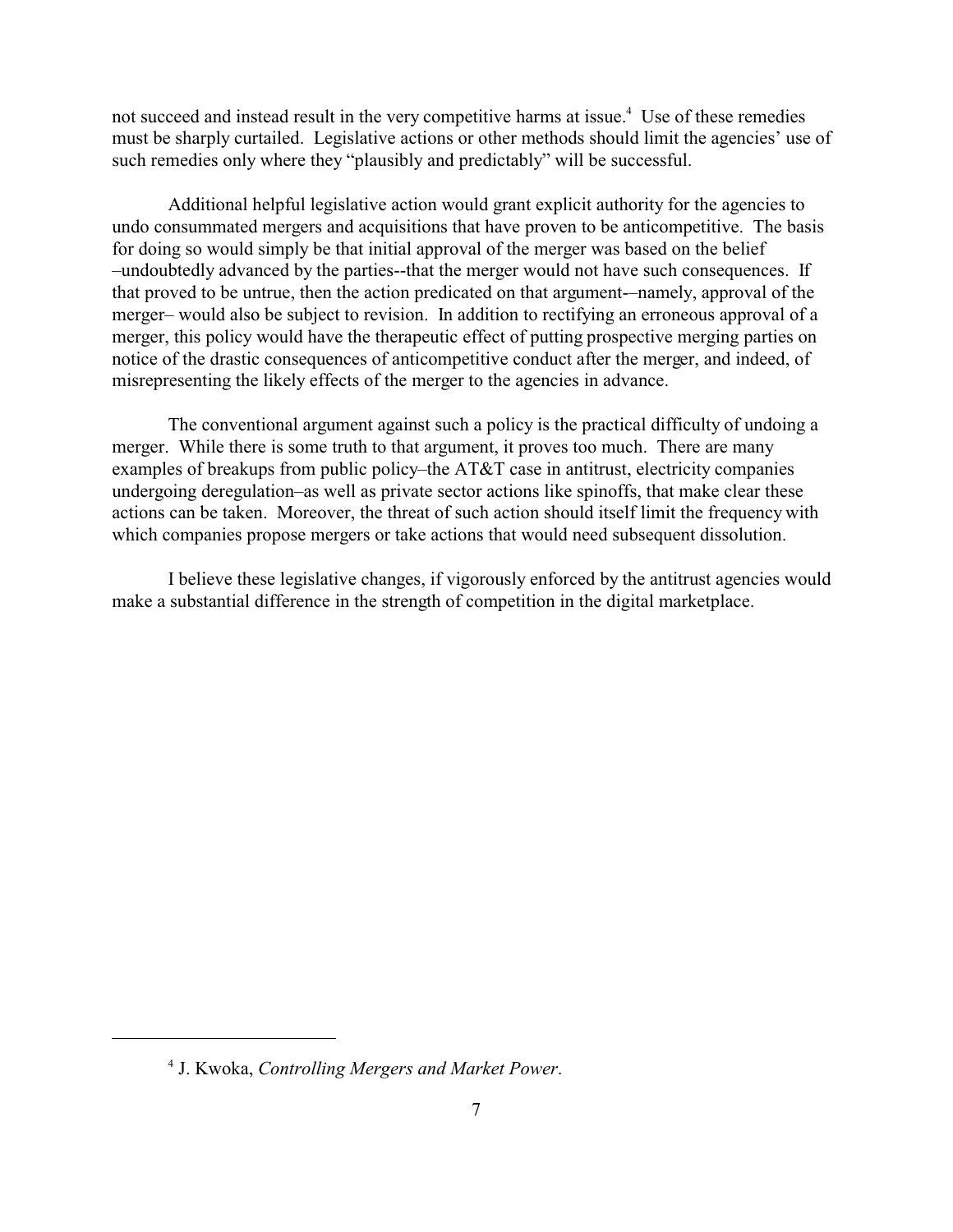## **Query (3): Whether the institutional structure of antitrust enforcement–including the current levels of appropriations to the antitrust agencies, existing antitrust authorities, congressional oversight of enforcement, and current statutes and case law–is adequate to promote the robust enforcement of the antitrust laws.**

Substantial institutional impediments have handicapped antitrust enforcement. In my answer to Question 2, I noted several practices of the agencies and patterns of enforcement that I believe need to be addressed. A number of these could be achieved through an agency commitment to a robust view of the antitrust mission, but since that has not been the case, legislation that would explicitly grant responsibility for such initiatives may well be necessary.

Candidate areas for such legislation were noted above and include adoption of the structural presumption in merger review, recognition of competitive concern over entry barriers and nonprice effects from mergers, and the need for more restrained use of remedies. Other issues noted above would clearly require legislative action. These include revising the standard for an anticompetitive outcome to be a "material" rather than a "substantial" effect, restoration of the doctrine of potential competition and its extension to nascent competition, and authority to resolve consummated mergers with breakups as necessary.

Here I will discuss several other needed reforms requiring legislative action. The first concerns the adequacy of agency resources. By way of background, I would note that the number of mergers reported under that Hart-Scott-Rodino Act has expanded dramatically in the last few years. Between 2010 and 2018, that number nearly tripled, rising from 716 to 2111. (Since 2010 might be viewed as an anomaly due to the great recession, I note that from 2011 to 2018, the increase was from 1116 to 2111.) During this same period of time as the caseload doubled or tripled, the nominal FTC antitrust budget increased by exactly 11 percent, while that of the DOJ Antitrust Division rose by 1 percent. In inflation-adjusted terms, both actually declined, so that the overall budget for the antitrust mission–that is, the total of both budgets--fell by 8 percent.

Compounding this sharp deficiency in funding, the costs of merger investigations have been rising substantially. The reasons include the failure to rely on presumptions that would reduce the cost burden, the increased complexity of merger analysis, and the resulting need for greater (and more expensive) staff expertise. The result is that the agencies are no longer able to conduct the investigations on the same fraction of the merger cases as in an earlier time period. Rather, as the number of reported mergers subject to investigation has risen substantially over the past decade, the percent actually investigated has fallen. That percent was about 3.8 to 3.9 percent in 2010-2011, but that fell to the range of 3.2-3.6 percent in the following three years, and then to 2.1 to 3.0 percent in the latest three year period. Put differently, a reported merger now has a 30 percent better chance of not even being subject to investigation than in the early 2010s.

This problem can be addressed through two related and straightforward legislative actions. The first would be to substantially increase the filing fees required of merging parties under the HSR law. These are presently nominal for all mergers, but could be increased